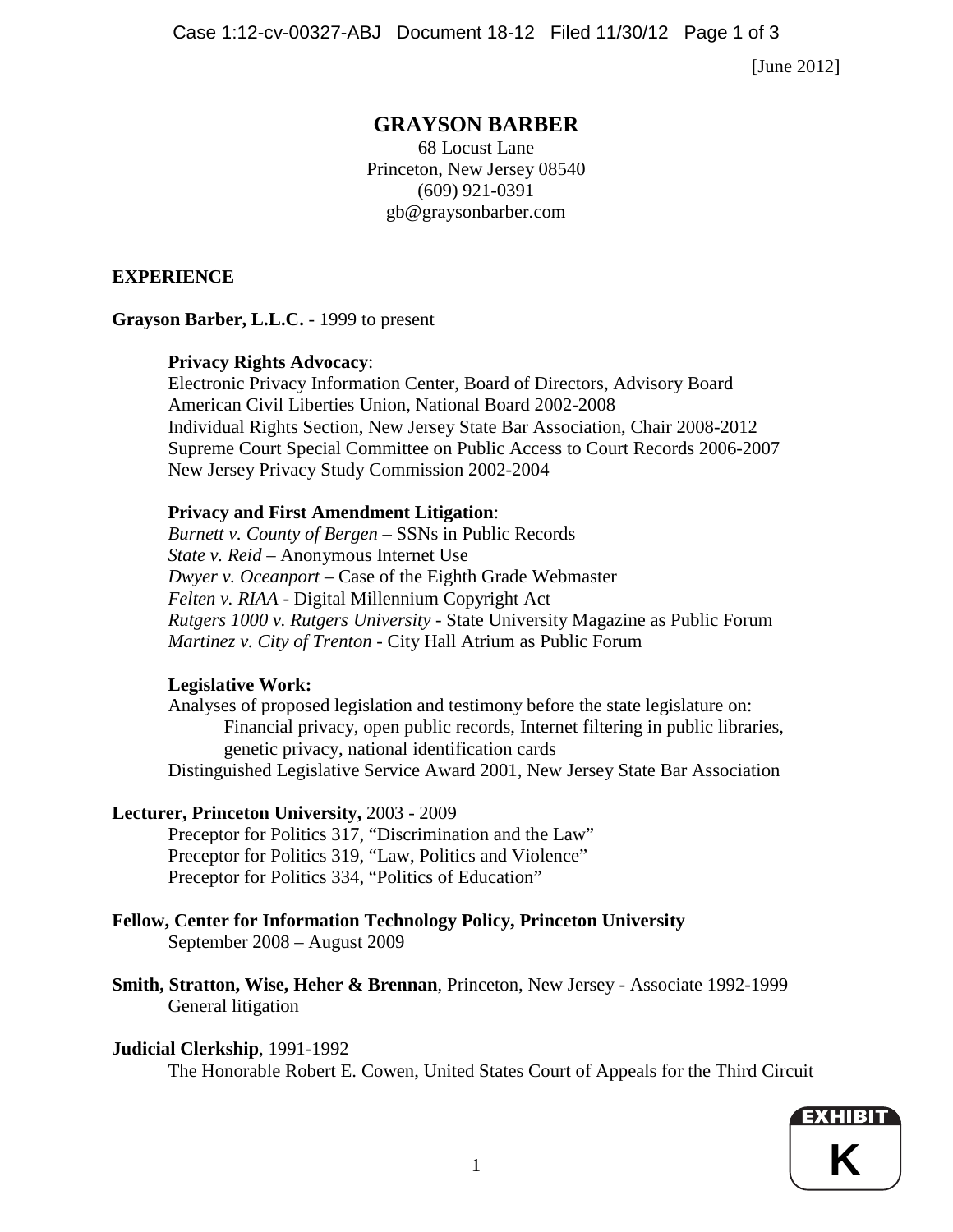[June 2012]

#### **New Jersey Department of the Treasury**,

Office of Telecommunications & Information Systems Data Processing Analyst, 1985-1991 Information policy analysis and technical writing

#### **Mathematica Policy Research, Inc**., Research Associate, 1980-1985 Economic policy research and computer programming

#### **BAR ADMISSIONS**

United States Supreme Court, 2009 United States Court of Appeals for the Third Circuit, 1992 United States District Court, District of New Jersey, 1992 United States District Court, Eastern District of Pennsylvania, 1997 State of New Jersey, 1992 Commonwealth of Pennsylvania, 1992

#### **EDUCATION**

### **Rutgers Law School**, Newark, New Jersey

J.D. 1991 with Honors, Order of the Coif RUTGERS LAW REVIEW, Senior Editor for New Jersey Developments Instructor: Legal research and writing for first year law students

### **Princeton University,** Princeton, New Jersey M.A. 1980 in Psychology and Neuroscience

### **Pomona College,** Claremont, California

B.A. 1978 in Psychology, Cum Laude, Phi Beta Kappa

#### **PUBLICATIONS** (partial list)

*The Legacy:* [Kreimer v. Bureau of Police](http://www.tandfonline.com/doi/abs/10.1080/01960075.2012.657948)*, Twenty Years Later,* LIBRARY & ARCHIVAL SECURITY, 25:1, 89-94 (2012)

*How Transparency Protects Privacy in Government Records,* by Grayson Barber and Frank L. Corrado, May 23, 2011, SSRN:<http://ssrn.com/abstract=1850786>

*Personal Information in Government Records: Protecting the Public Interest in Privacy*, 25 ST. LOUIS UNIVERSITY PUBLIC LAW REVIEW 63 (2006)

*Ban the "Tiny Constable" from Our Cell Phones,* NEW JERSEY LAW JOURNAL, April 2012